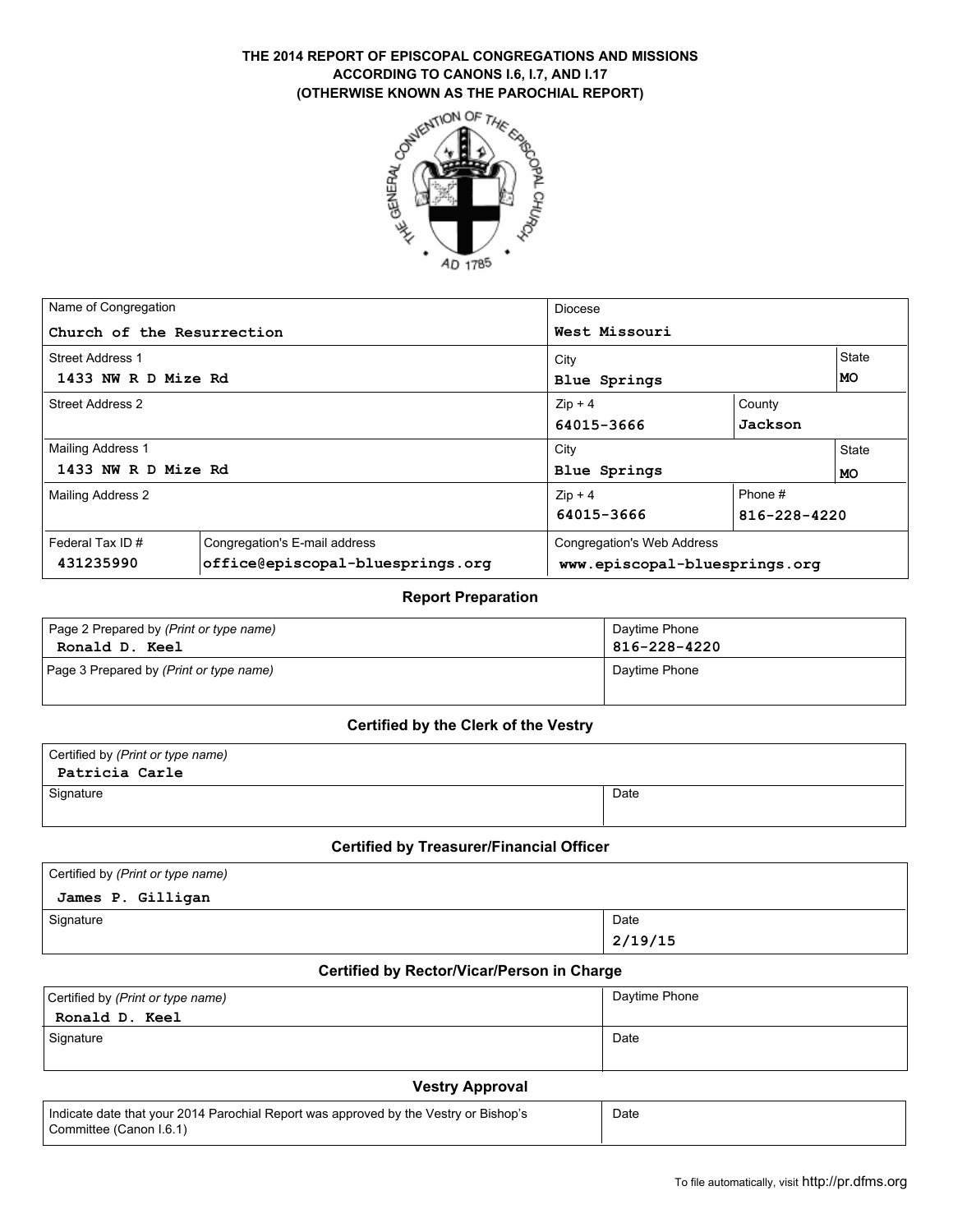| Church of the Resurrection                                                      | <b>Blue Springs</b>                                                                                                                                                                                                                                                                                                                                                                                     | West Missouri                        |        |
|---------------------------------------------------------------------------------|---------------------------------------------------------------------------------------------------------------------------------------------------------------------------------------------------------------------------------------------------------------------------------------------------------------------------------------------------------------------------------------------------------|--------------------------------------|--------|
| Congregation                                                                    | City                                                                                                                                                                                                                                                                                                                                                                                                    | <b>Diocese</b>                       | Page 2 |
|                                                                                 | <b>Membership, Attendance and Services of the Reporting Congregation</b>                                                                                                                                                                                                                                                                                                                                |                                      |        |
| <b>Using Last Year's Report:</b>                                                | Using the 2013 Parochial Report, record the Number of Baptized Members Reported as of                                                                                                                                                                                                                                                                                                                   |                                      |        |
| <b>Active Baptized Members of</b>                                               | December 31,2013. (See your 2013 Parochial Report, Box M13)                                                                                                                                                                                                                                                                                                                                             |                                      |        |
| the Reporting Congregation<br><b>Reported Last Year</b>                         | Members Reported Last Year = M13.                                                                                                                                                                                                                                                                                                                                                                       | 225                                  |        |
| Using the Register of Church Membership and Rites:                              |                                                                                                                                                                                                                                                                                                                                                                                                         |                                      |        |
| During the Report Year                                                          | 1. Increases during year: All members added to the baptized members section of your congregation's                                                                                                                                                                                                                                                                                                      |                                      |        |
|                                                                                 | Membership Register during 2014 by: baptism, confirmation/reception, or transfer; and those persons<br>restored from inactive status, or not counted in last year's membership count.                                                                                                                                                                                                                   |                                      |        |
| Increases in Membership                                                         |                                                                                                                                                                                                                                                                                                                                                                                                         | Total Increases = 1.<br>17           |        |
|                                                                                 | 2. Decreases during year: All baptized members lost by death, transferred to another<br>congregation, removed to inactive status in the Register of Church Membership and Rites, removed for                                                                                                                                                                                                            |                                      |        |
|                                                                                 | other reasons, or not removed from last year's membership count.                                                                                                                                                                                                                                                                                                                                        |                                      |        |
| Decreases in Membership                                                         |                                                                                                                                                                                                                                                                                                                                                                                                         | <b>Total Decreases = 2.</b><br>4     |        |
| <b>Active Baptized Members of</b><br>the Reporting Congregation                 | M14: Add the increases entered in Box 1 to Box M13. Then subtract the decreases entered in Box 2<br>for the total active membership as of December 31, 2014                                                                                                                                                                                                                                             |                                      |        |
| <b>At Year-End</b>                                                              | Total Active Baptized Members (end of report year) = M14.                                                                                                                                                                                                                                                                                                                                               | 238                                  |        |
| <b>Communicants in Good</b><br><b>Standing of the Reporting</b><br>Congregation | 3. All communicants in good standing: All baptized members of the reporting congregation, who<br>"have received Holy Communion at least three times during the preceding year" and are faithful "in<br>corporate worship, unless for good cause prevented," and "in working, praying, and giving for the spread<br>of the Kingdom of God."<br>All communicants (adults and youth) in good standing = 3. | 195                                  |        |
| Youth in Good Standing                                                          | 4. Those communicants in good standing (counted on line 3) who are under age 16.<br>Communicants in good standing who are under age 16 = 4.                                                                                                                                                                                                                                                             | 48                                   |        |
| <b>Others Active</b>                                                            | 5. Others who are active whose baptisms are not recorded in the Parish<br>Register, or in another Episcopal congregation.                                                                                                                                                                                                                                                                               | 16<br>Others $= 5$ .                 |        |
| <b>Using the Service Register:</b>                                              |                                                                                                                                                                                                                                                                                                                                                                                                         |                                      |        |
| <b>Average Sunday Attendance</b>                                                | 6. Sunday (& Saturday Evening) Attendance: Divide total Sunday                                                                                                                                                                                                                                                                                                                                          |                                      |        |
| for 2014                                                                        | attendance by number of Sundays.                                                                                                                                                                                                                                                                                                                                                                        |                                      |        |
| <b>Easter Attendance in 2014</b>                                                |                                                                                                                                                                                                                                                                                                                                                                                                         | Average Sunday Attendance = 6.<br>90 |        |
|                                                                                 | 7. Easter Sunday Attendance                                                                                                                                                                                                                                                                                                                                                                             | (7)<br>174                           |        |
| <b>Sacraments &amp; Services:</b>                                               |                                                                                                                                                                                                                                                                                                                                                                                                         |                                      |        |
| <b>Number of Holy Eucharists</b>                                                |                                                                                                                                                                                                                                                                                                                                                                                                         |                                      |        |
|                                                                                 |                                                                                                                                                                                                                                                                                                                                                                                                         |                                      |        |
| <b>Celebrated During 2014</b>                                                   | 8. Total Sunday & Saturday Evening Eucharists                                                                                                                                                                                                                                                                                                                                                           | (8)<br>106                           |        |
|                                                                                 | 9. Total Weekday Eucharists                                                                                                                                                                                                                                                                                                                                                                             | (9)<br>7                             |        |
|                                                                                 | 10. Total Private Eucharists                                                                                                                                                                                                                                                                                                                                                                            | (10)<br>15                           |        |
| Daily Offices and Other<br><b>Services Held During 2014</b>                     | Daily Offices Held on Sunday<br>11.                                                                                                                                                                                                                                                                                                                                                                     | (11)<br>0                            |        |
|                                                                                 | 12. Daily Offices Held on Weekdays                                                                                                                                                                                                                                                                                                                                                                      | (12)<br>0                            |        |
|                                                                                 | 13. Marriages conducted in 2014                                                                                                                                                                                                                                                                                                                                                                         | (13)<br>1                            |        |
|                                                                                 | 14. Burials conducted in 2014                                                                                                                                                                                                                                                                                                                                                                           | $\mathbf{2}$<br>(14)                 |        |
| Using the Register of Church Membership and Rites:                              |                                                                                                                                                                                                                                                                                                                                                                                                         |                                      |        |
| Baptisms in 2014                                                                | 15. Baptisms 16 years and older                                                                                                                                                                                                                                                                                                                                                                         | (15)<br>з                            |        |
|                                                                                 | 16. Baptisms under 16 years of age                                                                                                                                                                                                                                                                                                                                                                      | (16)<br>з                            |        |
| <b>Confirmations in 2014</b>                                                    | 17. Confirmations 16 years and older                                                                                                                                                                                                                                                                                                                                                                    | 5<br>(17)                            |        |
|                                                                                 | 18. Confirmations under 16 years of age                                                                                                                                                                                                                                                                                                                                                                 | (18)<br>0                            |        |
| Received in 2014                                                                | 19. Received by a bishop                                                                                                                                                                                                                                                                                                                                                                                | (19)<br>4                            |        |
| <b>Education:</b><br><b>Children and Youth</b>                                  |                                                                                                                                                                                                                                                                                                                                                                                                         |                                      |        |
| <b>Adult Education</b>                                                          | <b>20.</b> Total Church School Students Enrolled<br>21. Do you have any regular Sunday or weekday adult                                                                                                                                                                                                                                                                                                 | (20)<br>29<br>Yes $\mathbf{x}$<br>No |        |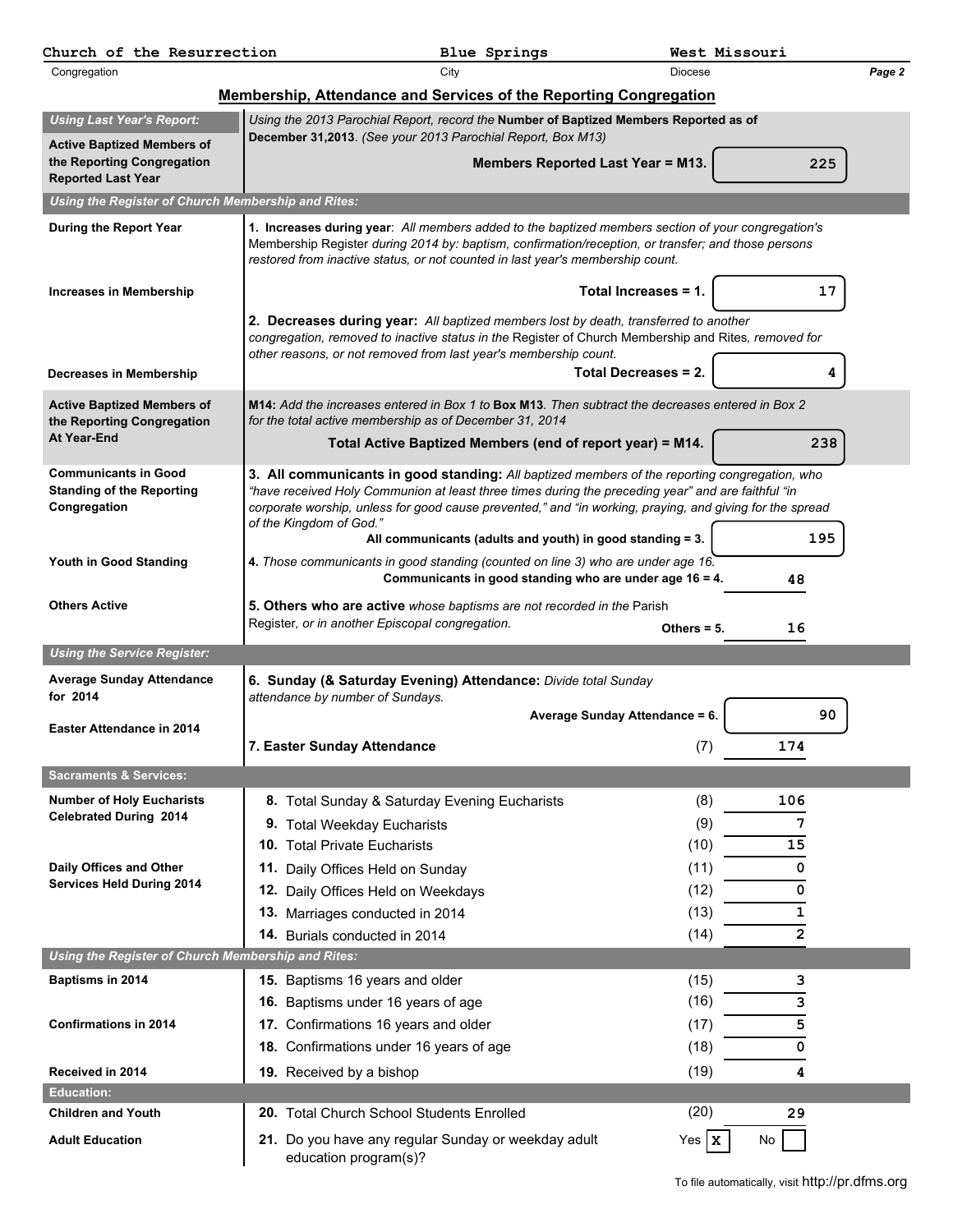| Church<br>Resurrection<br>the<br>ot. | Springs<br>Blue | West<br>---<br>Missouri |        |
|--------------------------------------|-----------------|-------------------------|--------|
| Congregation                         | ∨ااب            | Diocese                 | Page J |

## **Stewardship and Financial Information of the Reporting Congregation**

| <b>Giving Information for 2014:</b>                                  |       |                                                                                                                                                      |                                  |                       |
|----------------------------------------------------------------------|-------|------------------------------------------------------------------------------------------------------------------------------------------------------|----------------------------------|-----------------------|
| <b>Number of Pledges</b>                                             | 2.    | 1. Number of signed pledge cards for 2014 -report year<br>Total dollar amount pledges for 2014-report year                                           | (1)<br>(2)                       | 60                    |
| <b>Total \$ Pledged</b><br>Report of Revenues and Expenses for 2014: |       |                                                                                                                                                      |                                  | $\overline{$154,732}$ |
|                                                                      |       |                                                                                                                                                      |                                  |                       |
| <b>Operating Revenues</b>                                            |       | 3. Plate offerings, pledge payments & regular support                                                                                                | (3)                              | \$170,603             |
|                                                                      | 4.1   | Money from investments used for operations in 2014                                                                                                   | (4)                              | \$1                   |
|                                                                      | 5.    | Other operating income, including unrestricted gifts &<br>restricted gifts used for operations, & contributions from<br>congregation's organizations | (5)                              | \$5,793               |
|                                                                      |       | 6. Unrestricted bequests used for operations                                                                                                         | (6)                              | \$0                   |
|                                                                      |       | Subtotal Normal Operating Income $(3 + 4 + 5 + 6) = A$                                                                                               |                                  | \$176,397             |
|                                                                      |       | 7. Assistance from diocese for operating budget                                                                                                      | (7)                              | \$0                   |
|                                                                      |       | Total Operating Revenues $(A + 7) = B$                                                                                                               |                                  | \$176,397             |
| <b>Non-Operating Revenues</b>                                        |       | 8. Funds received for capital projects                                                                                                               | (8)                              | \$14,293              |
|                                                                      | 9.    | Additions to endowment, & other investment funds                                                                                                     | (9)                              | \$1,805               |
|                                                                      | 10.   | Contributions & grants for congregation based outreach<br>& mission programs                                                                         | (10)                             | \$0                   |
|                                                                      | 11.   | Funds for transmittal to other organizations                                                                                                         | (11)                             | \$5,011               |
|                                                                      |       | Subtotal Non-Operating Revenues $(8 + 9 + 10 + 11) = C$                                                                                              |                                  | \$21,109              |
|                                                                      |       |                                                                                                                                                      | Total All Revenues $(B + C) = D$ | \$197,506             |
| <b>Operating Expenses</b>                                            |       | 12. To diocese for assessment, apportionment, or fair share                                                                                          | (12)                             | \$22,181              |
|                                                                      |       | 13. Outreach from operating budget                                                                                                                   | (13)                             | \$179                 |
|                                                                      |       | 14. All other operating expenses                                                                                                                     | (14)                             | \$150,718             |
|                                                                      |       | Subtotal Operating Expenses $(12 + 13 + 14) = E$                                                                                                     |                                  | \$173,078             |
| <b>Non-Operating Expenses</b>                                        |       | 15. Major improvements & capital expenditures                                                                                                        | (15)                             | \$39,505              |
|                                                                      |       | 16. Expense for congregation's outreach & mission                                                                                                    | (16)                             | \$0                   |
|                                                                      | 17. l | Funds contributed to Episcopal seminaries                                                                                                            | (17)                             | \$0                   |
|                                                                      |       | 18.   Funds transmitted to other organizations                                                                                                       | (18)                             | \$4,846               |
|                                                                      |       | Subtotal Non-Operating Expenses $(15 + 16 + 17 + 18) = F$                                                                                            |                                  | \$44,351              |
|                                                                      |       |                                                                                                                                                      | Total All Expenses $(E + F) = G$ | \$217,429             |
| At Year-End:                                                         |       |                                                                                                                                                      |                                  |                       |
| As of December 31, 2014                                              | 19.   | Total cash in all checking & passbook savings accounts                                                                                               | (19)                             | \$49,345              |
|                                                                      |       | 20. Total investment at market value (not including cash<br>reported in line 19)                                                                     | (20)                             | \$0                   |

To file automatically, visit http://pr.dfms.org